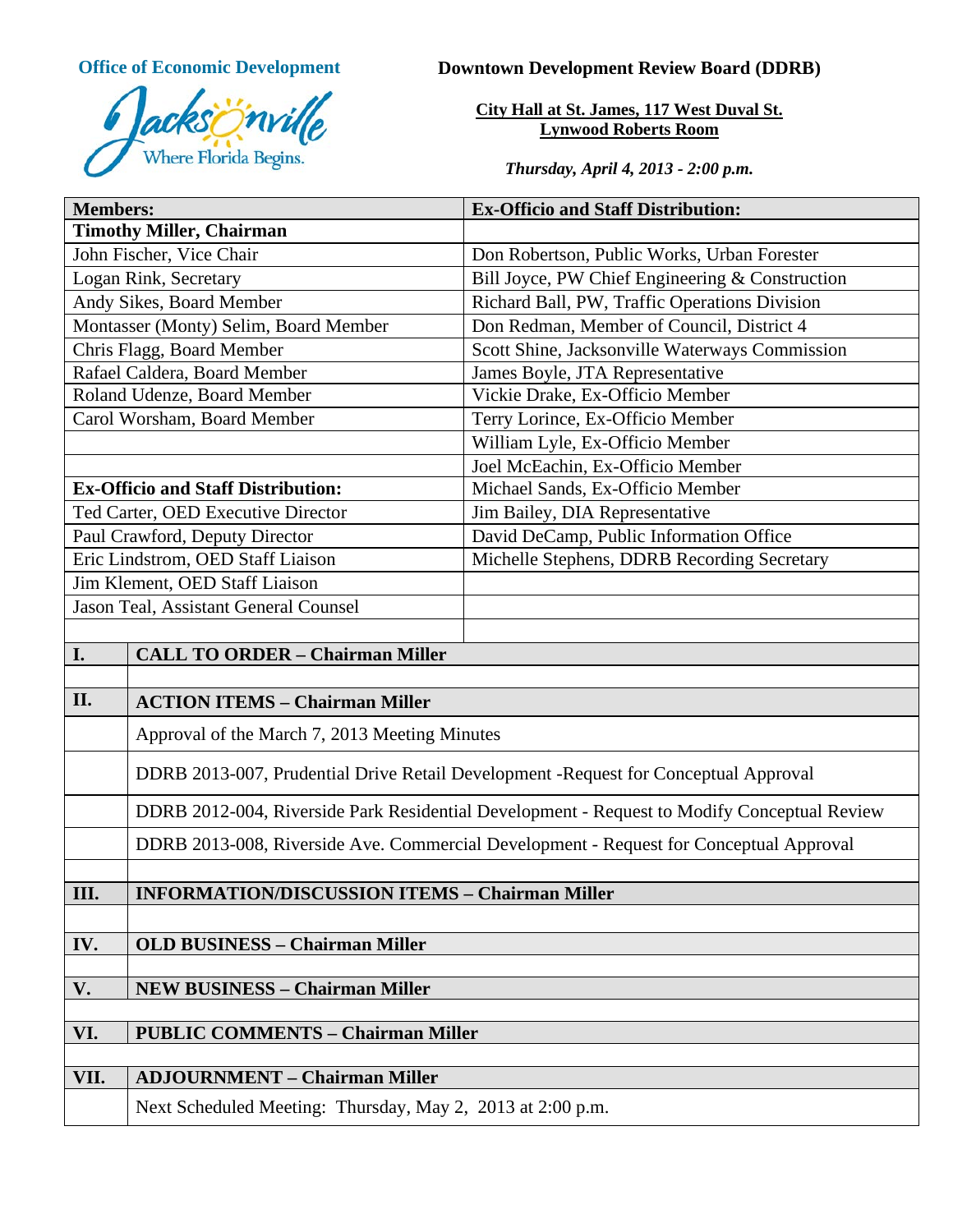

**Office of Economic Development**<br> **Downtown Development Review Board (DDRB) City Hall at St. James Lynwood Roberts Room**

*Thursday, April 4, 2013 – 2:00 p.m.*

#### *MEETING* **MINUTES**

**Board Members Present:** Chairman T. Miller, C. Flagg, A. Sikes, J. Fischer, C. Worsham, M. Selim, R. Caldera, L. Rink, and R. Udenze

**OED Staff Present:** Paul Crawford, Office of Economic Development; Jim Klement, Staff Liaison; Eric Lindstrom, Staff Liaison; and Michelle Stephens, Recording Secretary

**Representing Office of General Counsel:** Jason Teal

## **I. CALL TO ORDER**

A quorum was confirmed and Chairman Miller called the meeting to order at approximately 2:07 p.m.

#### **II. ACTION ITEMS**

#### APPROVAL OF THE MARCH 7, 2013 DDRB MEETING MINUTES

## **THE MARCH 7, 2013 DDRB MEETING MINUTES WERE APPROVED UNANIMOUSLY 9-0.**

Chair Miller opened the floor for Board members to disclose if there had been any ex-parte communication with any of the applicants presenting projects today or conflicts of interest.

#### DDRB 2013-007, PRUDENTIAL DRIVE RETAIL DEVELOPMENT – REQUEST FOR CONCEPTUAL APPROVAL

Mr. Klement reviewed the project report dated April 4, 2013. He introduced Mr. Dick Reed, with KBJ Architects, who provided an overview of the project.

There were no adverse comments from the Board.

**A MOTION WAS MADE BY BOARD MEMBER L. RINK AND SECONDED BY BOARD MEMBER C. WORSHAM GRANTING CONCEPTUAL APPROVAL FOR DDRB 2013-007, PRUDENTIAL DRIVE RETAIL DEVELOPMENT LOCATED AT 841 PRUDENTIAL DRIVE AS PRESENTED SUBJECT TO THE CONDITIONS NOTED BELOW. THE MOTION PASSED UNANIMOUSLY 9-0.** 

**1. PROVIDE CLARIFICATION AND CALCULATIONS SHOWING COMPLIANCE WITH THE OFF-STREET PARKING OVERLAY REQUIREMENTS OR RECEIVE A DEVIATION FROM THE DDRB PRIOR TO FINAL APPROVAL.**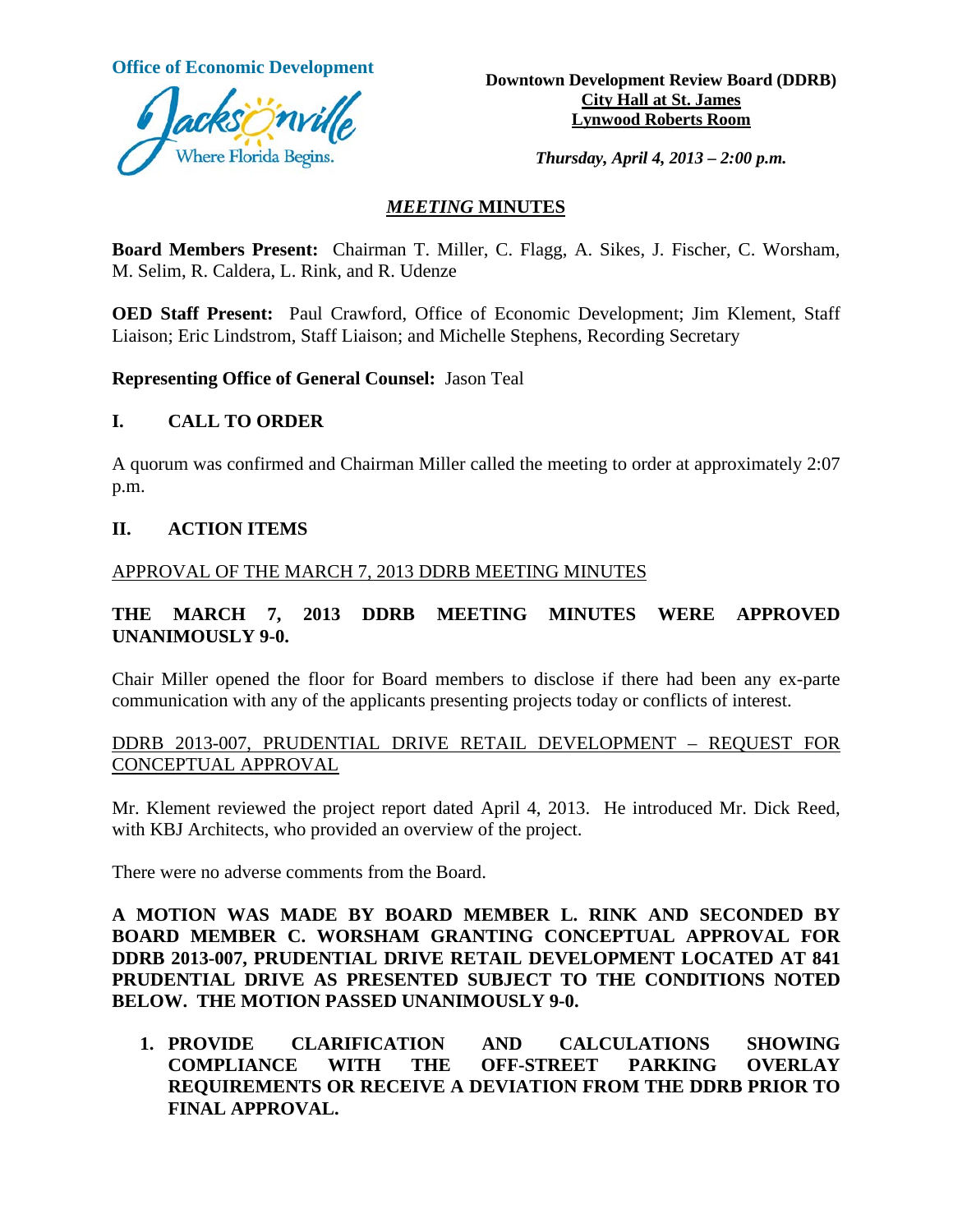## **2. PROVIDE ADDITIONAL DRAWINGS AND SPECIFICATIONS SHOWING COMPLIANCE WITH STREETSCAPE DESIGN STANDARDS FOR PRUDENTIAL DRIVE FRONTAGE, AS WELL AS SHOW FINAL OUTDOOR PEDESTRIAN DESIGNED AREAS FOR REVIEW, OR RECEIVE A DEVIATION FROM THE DDRB PRIOR TO FINAL APPROVAL.**

## **3. PROVIDE INFORMATION AND DOCUMENTATION TO THE OFFICE OF ECONOMIC DEVELOPMENT SHOWING COMPLIANCE WITH THE DOWNTOWN DRI DEVELOPMENT ORDER REQUIREMENTS PRIOR TO DDRB FINAL APPROVAL.**

## DDRB 2012-004, RIVERSIDE PARK RESIDENTIAL DEVELOPMENT – REQUEST TO MODIFY CONCEPTUAL REVIEW

The following Board members advised that they had ex-parte communication relative to DDRB 2012-004, Riverside Park Residential Development.

- Chair Miller met with Hugh Matthews, England Thims & Miller, Inc., and the project team regarding the Riverside Park Residential Development project
- Board Member Carol Worsham met with staff, Hugh Matthews and representatives from the Riverside Park Commercial Development project noting that she also saw renderings of the Riverside Park Residential Development project
- Board Member Monty Selim met with staff, Hugh Matthews and Mike Brown, architect on the project, regarding the Riverside Park Commercial Development project.
- Member Rafael Caldera met with staff and the applicant regarding the Riverside Park Commercial Development project
- Board Member Roland Udenze met with staff, a representative from ETM, and the project team on the Riverside Park Commercial Development project

J.J. Conners, with Chestnut Hill Investments, provided a general overview and background on the two vertical projects since they run together simultaneously through the City projects, are on adjacent parcels and are both tied to Pope and Land noting that they are separate projects and would be presented separately (Fuqua Development on the retail side and Pollack Shores on the residential side).

Mr. Klement reviewed the project report dated April 4, 2013. He introduced Mr. Michael Blair, Managing Director of Development for Pollack Shores Real Estate Group, who provided an overview of the project.

There were no adverse comments from the Board.

Board Member Udenze stated that his personal preference would be to vote on the residential development after the presentation of the commercial development project in case they have to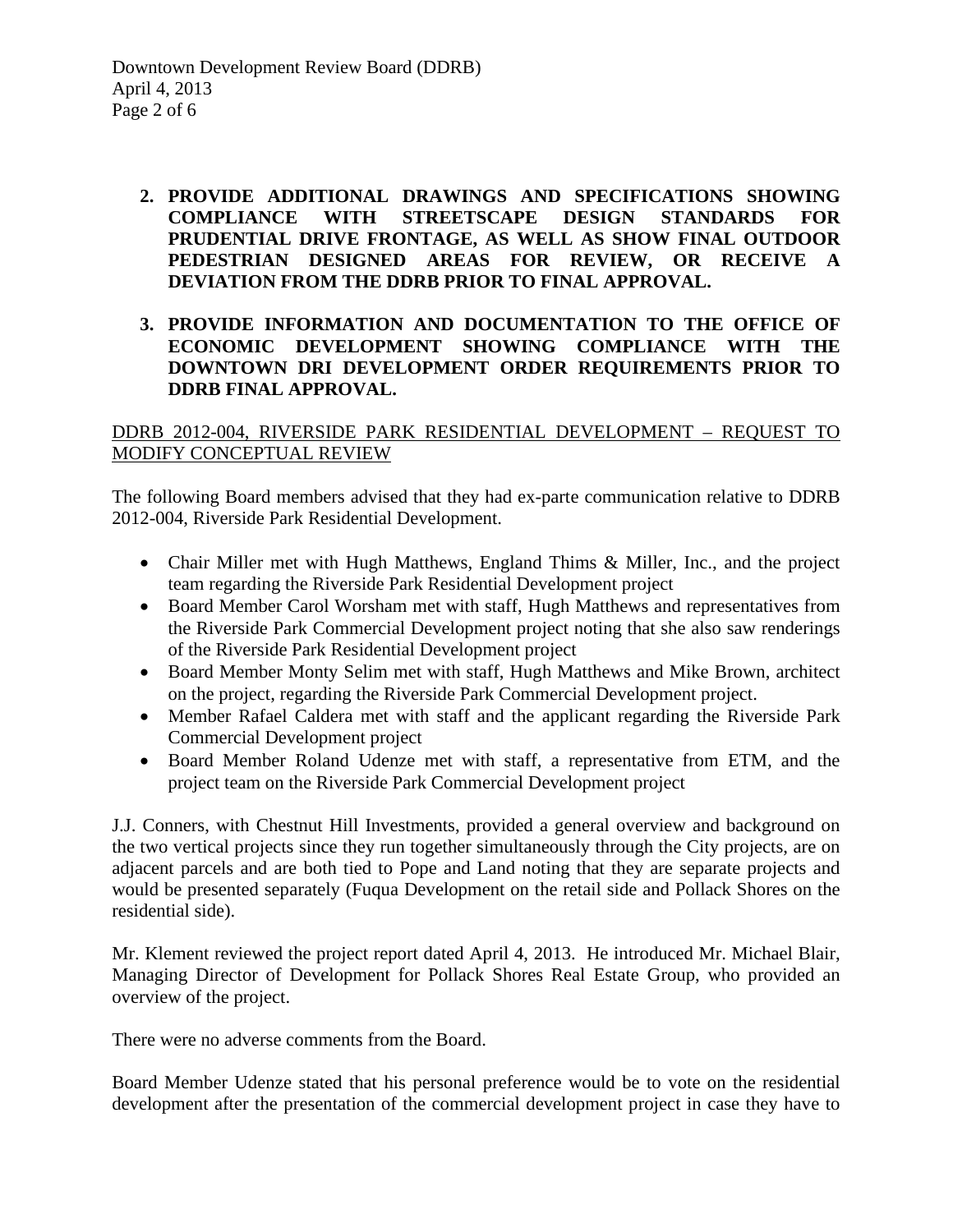put some conditions on either one as opposed to voting on one and then finding out in the second presentation that there are issues that the Board could have reacted to.

Mr. Teal responded that tabling the project was an option noting that the charge of the DDRB is to review each project in context adding that the project is being presented for conceptual review so the Board will have another opportunity to review the project upon final submittal. He advised that the Board could table the item at this meeting and rehear it.

Ms. Lynn Pappas, representing Pollack Shores, commented that the confusing element tabling the vote creates for the applicant is that these are two different projects. The connection is the infrastructure component shared between the two noting that obviously they will need to coordinate activity but there is no sharing between the two projects. She commented that the appropriate process would be to have a vote with respect to the Riverside Park Residential Development as presented. The legal posture for their approval rests within their project at least in terms of conceptual and their preference would be to have it heard in that context and certainly be open to whatever the Board may hear or see that might need coordination between the two.

**A MOTION WAS MADE BY BOARD MEMBER UDENZE AND SECONDED BY BOARD MEMBER SIKES TABELING THE RIVERSIDE PARK RESIDENTIAL DEVELOPMENT PROJECT (DDRB 2012-004) UNTIL AFTER THE PRESENTATION OF THE RIVERSIDE AVE. COMMERCIAL DEVELOPMENT PROJECT (DDRB 2013- 008). THE MOTION PASSED UNANIMOUSLY 6-3-0. BOARD MEMBERS C. FLAGG, J. FISCHER, AND C. WORSHAM VOTED IN OPPOSITION OF THE MOTION.**

# DDRB 2013-008, RIVERSIDE AVENUE COMMERCIAL DEVELOPMENT – REQUEST FOR CONCEPTUAL APPROVAL

Mr. Klement reviewed the project report dated April 4, 2013. He introduced J.J. Conners, with Chestnut Hill Investments, who provided an overview of the project.

The following were relative comments from the Board:

- Too suburban shopping center feel
- Preferred to see a stronger connection to the housing
- Feels disconnected
- Parking lot seems dominating and too much parking visible from Riverside Ave.
- The backside of the grocer is fronting some of the nice amenities of the housing need a buffer
- Suggested any adjustments need to be made from this site plan to the housing site plan.
- Would like to see a grander edge on Riverside Ave.
- Stronger pedestrian movement within the site can help to mitigate some of the site constraints
- Would like to see a stronger pedestrian connection from Riverside Ave. to the grocer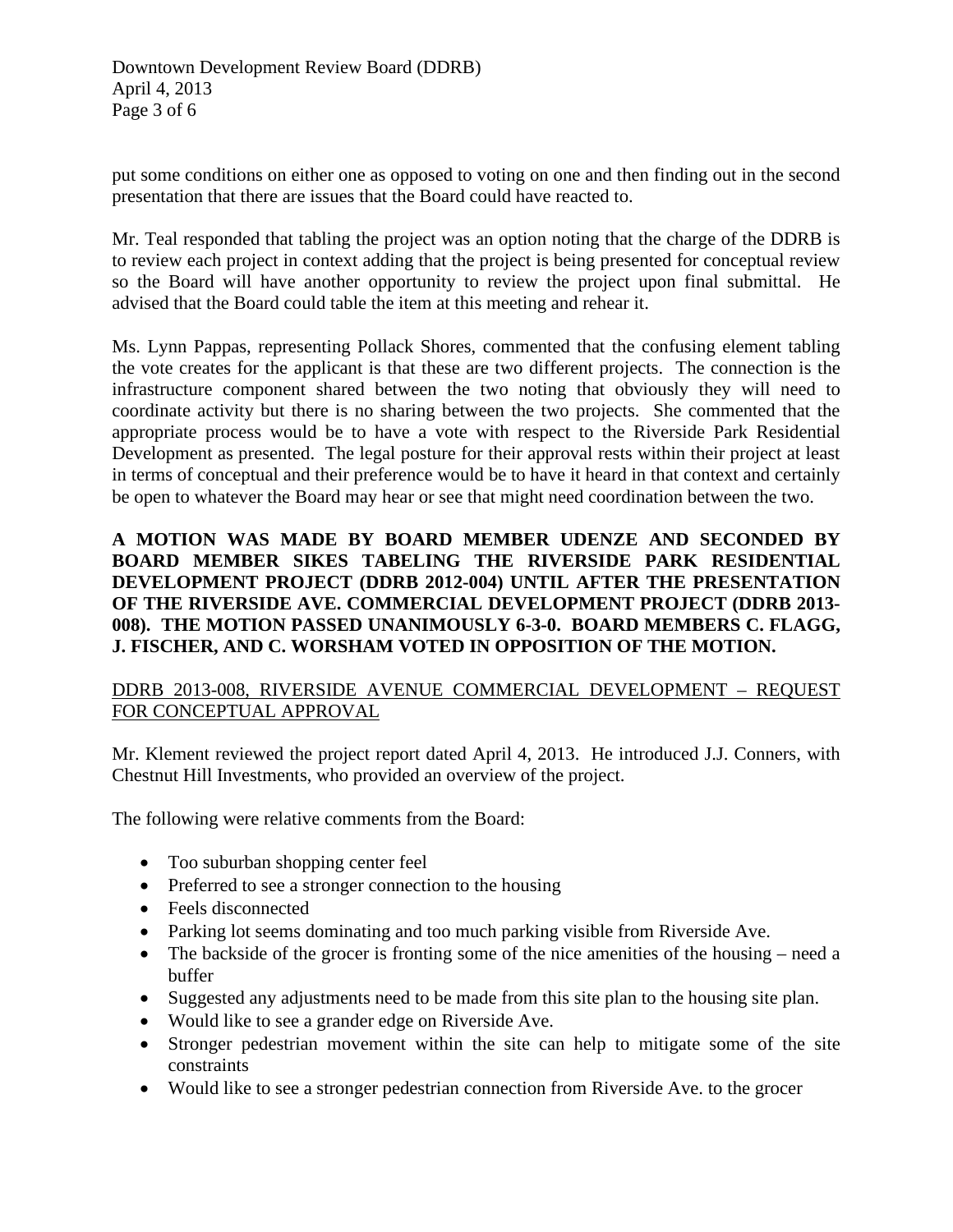Downtown Development Review Board (DDRB) April 4, 2013 Page 4 of 6

**A MOTION WAS MADE BY CHAIR MILLER AND SECONDED BY BOARD MEMBER SELIM TABELING THE VOTE FOR DDRB 2013-008, RIVERSIDE AVENUE COMMERCIAL DEVELOPMENT PROJECT UNTIL AFTER THE APPROVAL OF THE RIVERSIDE PARK RESIDENTIAL DEVELOPMENT, DDRB 2012-004 REQUEST TO MODIFY CONCEPTUAL REVIEW. THE MOTION PASSED UNANIMOUSLY 9-0.** 

**A MOTION WAS MADE BY BOARD MEMBER UDENZE AND SECONDED BY BOARD MEMBER SIKES GRANTING CONCEPTUAL APPROVAL FOR DDRB 2012- 004, RIVERSIDE PARK RESIDENTIAL DEVELOPMENT TO REMOVE THE CARRIAGE HOUSE BUILDINGS, RELOCATE PRIMARY STRUCTURES TO THE PROPERTY LINES ON PARK STREET, MAGNOLIA STREET, AND JACKSON STREET, AND INCREASE THE NUMBER OF UNITS TO A TOTAL OF 310 UNITS; SUBJECT TO THE CONDITIONS NOTED BELOW. THE MOTION PASSED UNANIMOUSLY 9-0.**

- **1. Applicant to provide more information regarding the swimming pool, prior to DDRB final approval.**
- **2. Applicant shall receive a deviation from the off-street parking requirements to reduce the required parking, prior to DDRB final approval.**
- **3. Applicant shall provide additional drawings and specifications clarifying compliance and improvements to Streetscapes that include Magnolia, Park, Jackson, Leila and Stonewall Streets. Furthermore, prior to DDRB approval, the applicant shall show final design and detail for the fencing proposed for the property lines, entrances for vehicles and pedestrians, and connections between buildings.**
- **4. Applicant shall provide additional drawing and specifications clarifying the swimming pool location and final design, prior to DDRB final approval.**

**A MOTION WAS MADE BY BOARD MEMBER A. UDENZE AND SECONDED BY BOARD MEMBER C. WORSHAM GRANTING CONCEPTUAL APPROVAL FOR DDRB 2013-008, RIVERSIDE AVENUE COMMERCIAL DEVELOPMENT; SUBJECT TO THE CONDITIONS NOTED BELOW. THE MOTION PASSED UNANIMOUSLY 9- 3-0. BOARD MEMBERS C. FLAGG, L. RINK, AND CHAIR MILLER VOTED IN OPPOSITION OF THE MOTION.**

**1. Prior to final DDRB approval, the applicant shall show compliance with Section 656.361.11.-Setback or "Build to Lines", for buildings not providing pedestrian orientation to Riverside Avenue, Jackson Street, and Stonewall Street, or receive a deviation from the DDRB. Additionally, the applicant shall consider the options of "art treatment" to the grocery store building façade fronting Magnolia Street**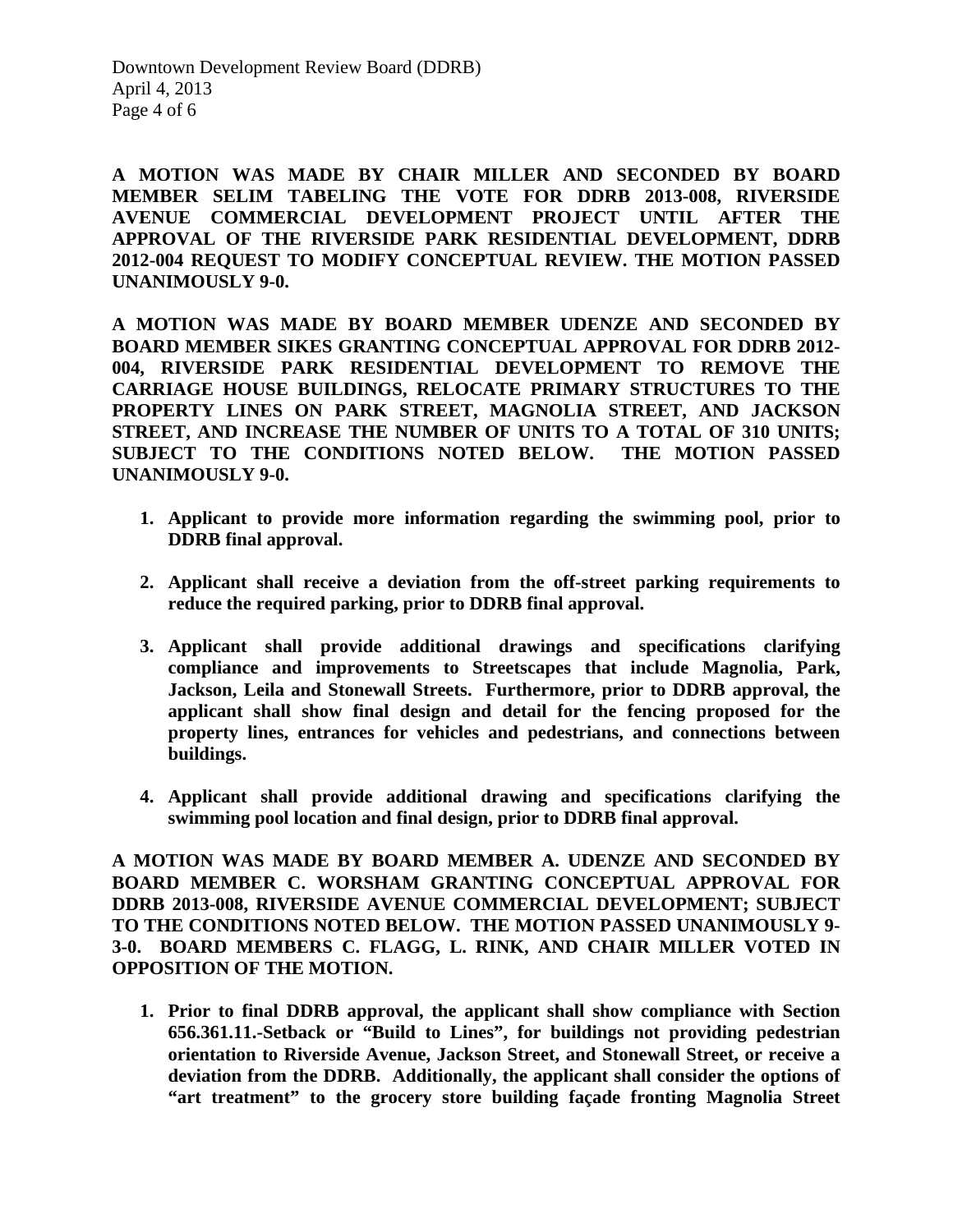**combining with or in lieu of landscape treatment. The applicant shall also consider a stronger pedestrian link from Riverside Avenue to the grocery store entrance including a direct pedestrian link.**

- **2. Prior to final DDRB approval, the applicant shall receive final approval for exceptions allowing drive-through facilities on Parcel 1 and Parcel 2.**
- **3. Prior to final DDRB approval, the applicant shall show compliance with Section 656.361.13.-Entrances, for buildings not providing entrances to Jackson Street, Magnolia Street, and Stonewall Street or receive a deviation from the DDRB.**
- **4. Prior to final DDRB approval, the applicant shall receive approval from the Department of Public Works for angular parking on to private property from the public right-of-way of Stonewall Street and Jackson Street. The applicant shall also show compliance with Section 656.361.16. Off-Street Parking Overlay, or receive a deviation from the DDRB to increase parking spaces.**
- **5. Prior to final DDRB approval, the applicant shall receive approval from Traffic Engineering, for project access design and location, for Jackson Street, Magnolia Street and Stonewall Street.**
- **6. Prior to final DDRB approval, the applicant shall show compliance with Section 656.361.18.-Transparency, for buildings facing Jackson Street, Magnolia Street, and Stonewall Street or receive a deviation from the DDRB. The applicant shall also provide architectural detail for Building C, located east of Stonewall Street depicting a sense of arrival and continuity with the overall design theme of the development.**
- **7. Prior to final DDRB approval, the applicant shall provide documentation addressing surface parking over May Street right-of-way, for the building located on Parcel 2. The applicant shall provide detail drawings showing the specific pedestrian ingress and egress to the building, within the context of pedestrian activity along the frontage of Stonewall Street and Riverside Avenue.**
- **8. Prior to final DDRB approval, the applicant shall provide complete landscape and hardscape drawings showing compliance with Section 656.361.20.-Streetscape Design Standards including pedestrian areas adjacent to Riverside Avenue. Plans not meeting the Streetscape Design Standards shall receive a deviation from the DDRB. Additionally, the applicant should show the development addressing pedestrian traffic including trash/litter control along Stonewall Street, Riverside Avenue, and Jackson Street.**

#### **III. INFORMATION/DISCUSSION ITEMS**